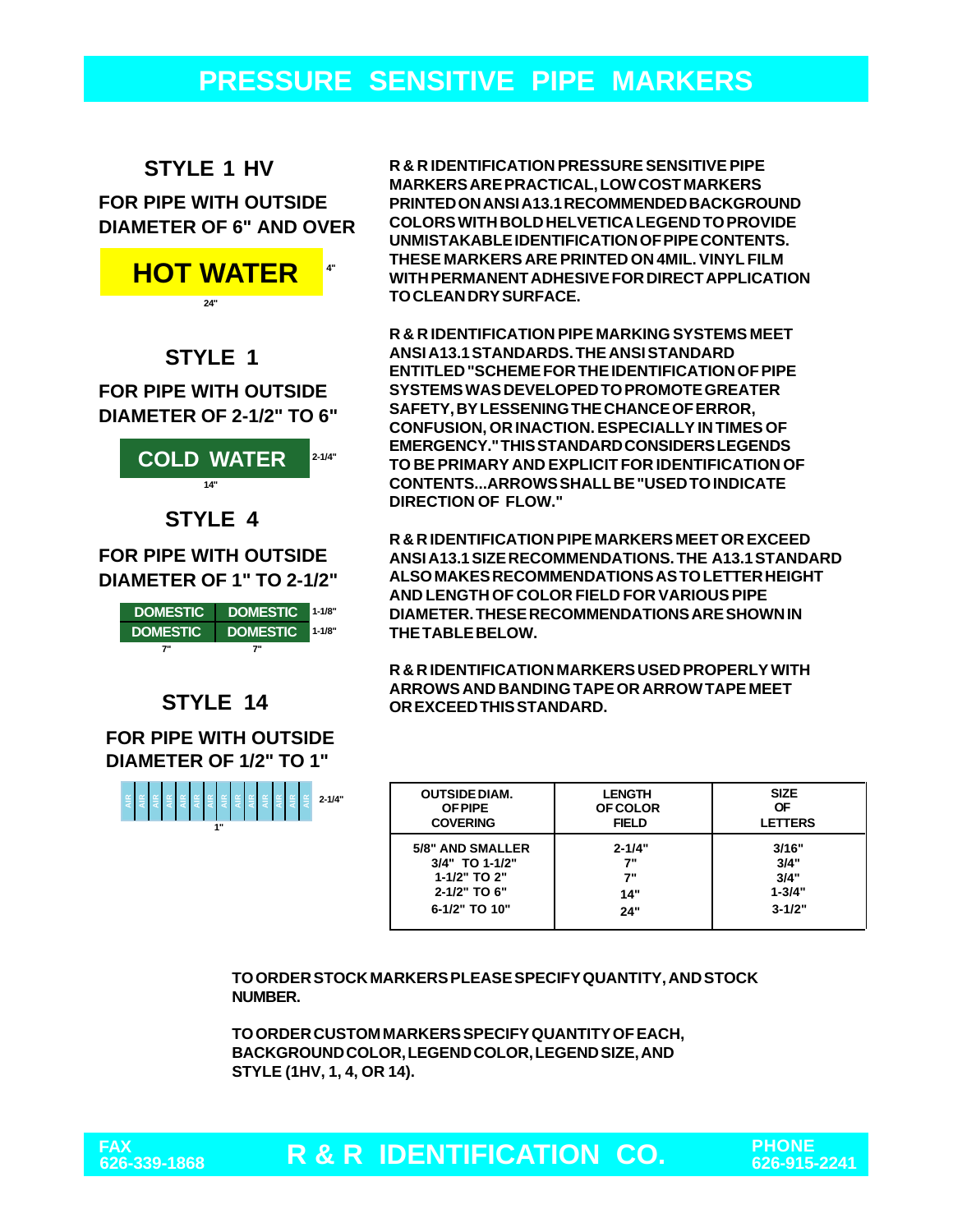#### **ITEMS IN RED ARE STYLE 2 (2 MARKERS PER CARD)**

**STOCK LISTING**

| (Z MARRERS FER UARD)            |                   | STYLE 1HV                           | STYLE <sub>1</sub> | <b>STYLE 4</b>  | STYLE 14          |
|---------------------------------|-------------------|-------------------------------------|--------------------|-----------------|-------------------|
|                                 | <b>BACKGROUND</b> | <b>1MARKER</b>                      | <b>1 MARKER</b>    | <b>4MARKERS</b> | <b>14 MARKERS</b> |
| <b>LEGEND</b>                   | <b>COLOR</b>      | <b>PERCARD</b>                      | <b>PERCARD</b>     | <b>PER CARD</b> | <b>PER CARD</b>   |
| <b>ACETONE</b>                  | <b>YELLOW</b>     |                                     | 00998              | 04000           | 14000             |
| <b>ACETYLENE</b>                | <b>YELLOW</b>     |                                     | 00999              | 04001           | 14000A            |
| <b>ACID</b>                     | <b>YELLOW</b>     |                                     | 01000              | 04002           | 14001             |
| <b>ACID VENT</b>                | <b>YELLOW</b>     |                                     | 01001              | 04001A          | 14001A            |
| <b>ACID WASTE</b>               | <b>YELLOW</b>     |                                     | 01002              | 04001B          | 14001B            |
| <b>AIR</b>                      | <b>YELLOW</b>     |                                     | 01003              | 04003           | 14002             |
| <b>AIR</b>                      | <b>BLUE</b>       |                                     | 01004              | 04004           | 14003             |
| <b>AIR</b>                      | <b>GREEN</b>      |                                     | 01005              | 04005           | 14004             |
| <b>AIR COND.</b>                | <b>GREEN</b>      |                                     | 01006              | 04006           | 14006             |
| <b>AIR COND. WATER</b>          | <b>GREEN</b>      |                                     | 01007              | 04007           | 14007             |
| <b>AIR RETURN</b>               | <b>BLUE</b>       |                                     | 01008              |                 |                   |
| <b>AIR RETURN</b>               | <b>WHITE</b>      |                                     | 01009              |                 |                   |
| <b>AIR SUPPLY</b>               | <b>BLUE</b>       |                                     | 01010              |                 |                   |
| <b>AIR SUPPLY</b>               | <b>WHITE</b>      |                                     | 01011              |                 |                   |
| <b>ALCOHOL</b>                  | <b>YELLOW</b>     |                                     | 01012              | 04008           | 14008             |
| <b>ALUM</b>                     | <b>YELLOW</b>     |                                     | 01013              | 04009           | 14009             |
| <b>AMMONIA</b>                  | <b>YELLOW</b>     |                                     | 01014              | 04010           | 14010             |
| <b>ARGON</b>                    | <b>GREEN</b>      |                                     | 01015              | 04011           | 14011             |
| <b>ARGON</b>                    | <b>BLUE</b>       |                                     | 01016              | 04012           | 14012             |
| <b>ASBESTOS FREE</b>            | <b>BLUE</b>       |                                     | 01016A             | 04012A          | 14012A            |
| <b>ASBESTOS FREE INSULATION</b> | <b>BLUE</b>       |                                     | 01017              | 04013           | 14013             |
| <b>ASBESTOS INSULATION</b>      | <b>YELLOW</b>     |                                     | 01018              | 04014           | 14014             |
| <b>BACKWASH</b>                 | <b>GREEN</b>      |                                     | 01019              | 04015           | 14015             |
| <b>BEARING COOLER WATER</b>     | <b>YELLOW</b>     |                                     | 01020              | 04016           | 14016             |
| <b>BLACK LIQUOR</b>             | <b>YELLOW</b>     | H1000                               | 01021              |                 |                   |
| <b>BLEACH LIQUOR</b>            | <b>YELLOW</b>     | H1001                               | 01022              |                 |                   |
| <b>BLEACHED STOCK</b>           | <b>YELLOW</b>     | H1002                               | 01023              |                 |                   |
| <b>BLOW OFF WATER</b>           | <b>YELLOW</b>     |                                     | 01024              | 04017           | 14017             |
| <b>BLOWDOWN</b>                 | <b>YELLOW</b>     |                                     | 01025              | 04018           | 14018             |
| <b>BLOWER AIR</b>               | <b>GREEN</b>      |                                     | 01026              | 04019           | 14019             |
| <b>BOILER FEED</b>              | <b>YELLOW</b>     |                                     | 01027              | 04020           | 14020             |
| <b>BOILER FEED</b>              | <b>GREEN</b>      |                                     | 01028              | 04021           | 14021             |
| <b>BOILER FEED WATER</b>        | <b>YELLOW</b>     | H1002A                              | 01029              | 04022           | 14022             |
| <b>BOILER WATER</b>             | <b>GREEN</b>      |                                     | 01030              | 04023           | 14023             |
| <b>BOILER WATER</b>             | <b>YELLOW</b>     |                                     | 01030A             | 04023A          | 14023A            |
| <b>BOILER BLOW DOWN</b>         | <b>YELLOW</b>     |                                     | 01031              | 04024           | 14024             |
| <b>BREATHING AIR</b>            | <b>GREEN</b>      |                                     | 01032              | 04025           | 14025             |
| <b>BRINE</b>                    | <b>GREEN</b>      | H <sub>1003</sub>                   | 01033              | 04026           | 14026             |
| <b>BROKE STOCK</b>              | <b>YELLOW</b>     | H1004                               | 01034              |                 |                   |
| <b>BROWN STOCK</b>              | <b>YELLOW</b>     | H1005                               | 01035              |                 |                   |
| <b>CARBON DIOXIDE</b>           | <b>YELLOW</b>     |                                     | 01036              | 04027           | 14027             |
| <b>CARBON DIOXIDE</b>           | <b>RED</b>        |                                     | 01037              | 04028           | 14028             |
| <b>CARBON DIOXIDE</b>           | <b>GRAY</b>       |                                     | 01037A             | 04028A          | 14028A            |
| <b>CAUSTIC</b>                  | <b>YELLOW</b>     |                                     | 01038              | 04029           | 14029             |
| <b>CAUSTIC LIQUOR</b>           | <b>YELLOW</b>     | H1006                               | 01039              | 04030           | 14030             |
| <b>CAUSTIC SODA</b>             | <b>YELLOW</b>     |                                     | 01040              | 04031           | 14031             |
| <b>CHEMICAL</b>                 | <b>YELLOW</b>     |                                     | 01041              | 04032           | 14032             |
| <b>CHEMICAL FEED</b>            | <b>YELLOW</b>     |                                     |                    | 04033           | 14033             |
| <b>CHILLED HOT WATER</b>        | <b>GREEN</b>      |                                     | 01042              | 04034           | 14034             |
| <b>CHILLED WATER</b>            | <b>GREEN</b>      | H1007                               | 01043              | 04035           | 14035             |
| <b>CHILLED WATER RETURN</b>     | <b>GREEN</b>      | H1008                               | 01044              | 04036           | 14036             |
| <b>CHILLED WATER SUPPLY</b>     | <b>GREEN</b>      | H1009                               | 01045              | 04037           | 14037             |
| <b>CHLORINE</b>                 | <b>YELLOW</b>     |                                     | 01046              | 04038           | 14038             |
| <b>CHLORINE DIOXIDE GAS</b>     | <b>YELLOW</b>     |                                     | 01047              | 04039           | 14039             |
| <b>CHLORINE DIOXIDE LIQUID</b>  | <b>YELLOW</b>     |                                     | 01048              | 04040           | 14040             |
| <b>CHLORINE GAS</b>             | <b>YELLOW</b>     |                                     | 01049              | 04041           | 14041             |
| <b>CHLORINE LIQUID</b>          | <b>YELLOW</b>     |                                     | 01049A             | 04042A          | 14042A            |
| <b>CHLORINE SOLUTION</b>        | <b>YELLOW</b>     |                                     |                    | 04043           | 14043             |
| <b>CHLORINE WATER</b>           | <b>YELLOW</b>     | H1010                               | 01050              | 04042           | 14042             |
| <b>CIRCULATING</b>              | <b>YELLOW</b>     |                                     | 01050A             | 04043A          | 14043A            |
| <b>CIRCULATING WATER</b>        | <b>GREEN</b>      | H <sub>1011</sub>                   | 01051              | 04044           | 14044             |
| <b>CIRCULATING WATER</b>        | <b>YELLOW</b>     |                                     | 01052              | 04045           | 14045             |
|                                 |                   |                                     |                    |                 |                   |
| <b>FAX</b>                      |                   | <b>R &amp; R IDENTIFICATION CO.</b> |                    |                 | <b>PHONE</b>      |
| 626-339-1868                    |                   |                                     |                    |                 | 626-915-2241      |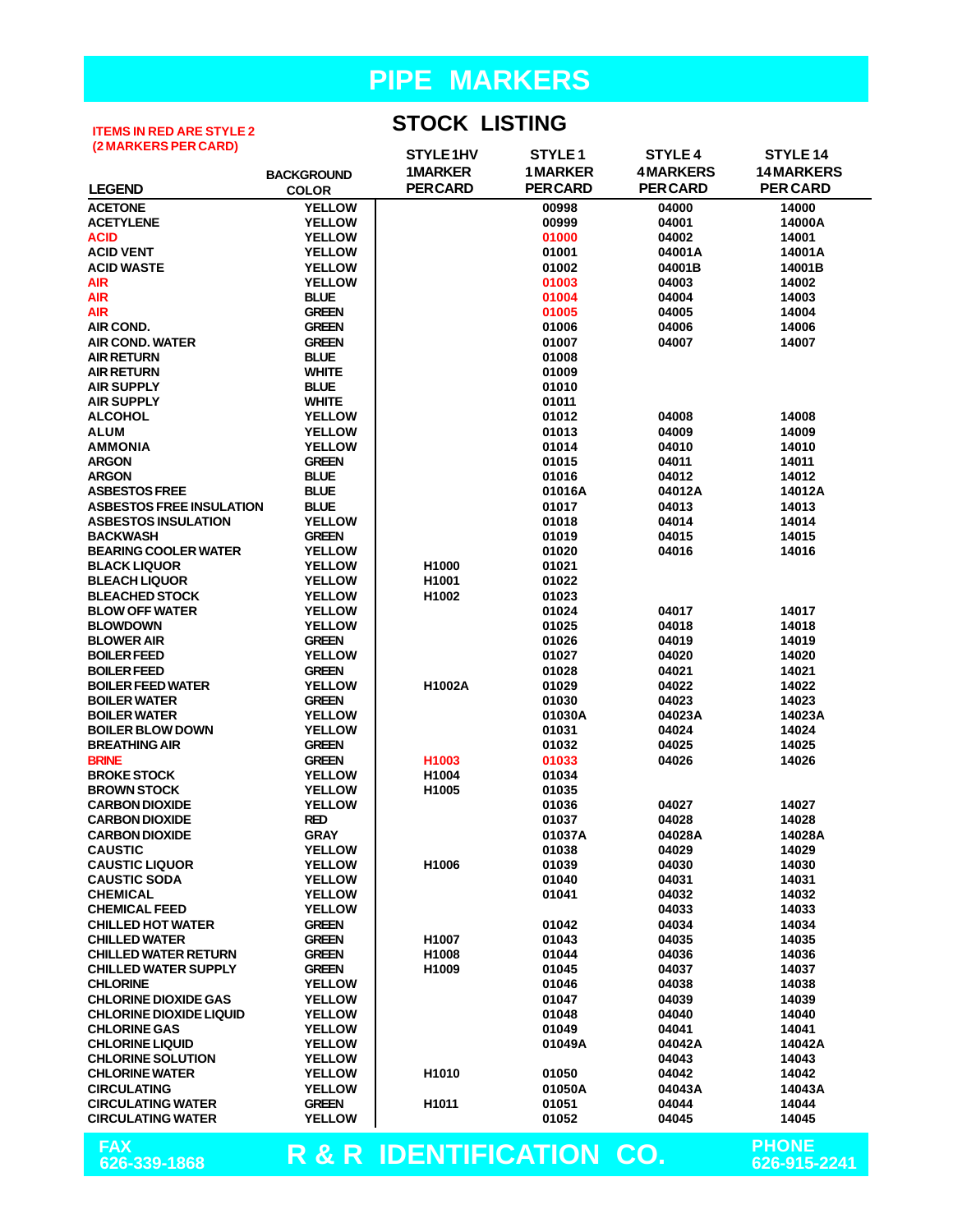#### **ITEMS IN RED ARE STYLE 2 (2 MARKERS PER CARD)**

|                                   |                   | STYLE1HV                 | STYLE <sub>1</sub> | <b>STYLE 4</b>  | STYLE 14                     |
|-----------------------------------|-------------------|--------------------------|--------------------|-----------------|------------------------------|
|                                   | <b>BACKGROUND</b> | <b>1MARKER</b>           | <b>1MARKER</b>     | <b>4MARKERS</b> | <b>14MARKERS</b>             |
| <b>LEGEND</b>                     | <b>COLOR</b>      | <b>PERCARD</b>           | <b>PERCARD</b>     | <b>PER CARD</b> | <b>PER CARD</b>              |
| <b>CITY GAS</b>                   | <b>YELLOW</b>     |                          | 01053              | 04046           | 14046                        |
| <b>CITY WATER</b>                 | <b>GREEN</b>      | H1012                    | 01054              | 04047           | 14047                        |
| <b>CLEAN DRY AIR</b>              | <b>GREEN</b>      | H1012A                   | 01054A             | 04047A          | 14047A                       |
| <b>CLEAN DRY AIR</b>              | <b>YELLOW</b>     | H1012B                   | 01054B             | 04047B          | 14047B                       |
| <b>COLD WATER</b>                 | <b>GREEN</b>      | H1013                    | 01055              | 04048           | 14048                        |
| <b>COLD WATER RETURN</b>          | <b>GREEN</b>      | H1013A                   | 01056              | 04049           | 14049                        |
| <b>COLD WATER SUPPLY</b>          | <b>GREEN</b>      | H1013B                   | 01057              | 04050           | 14050                        |
| <b>COMPRESSED AIR</b>             | <b>YELLOW</b>     |                          | 01058              | 04051           | 14051                        |
| <b>COMPRESSED AIR</b>             | <b>GREEN</b>      |                          | 01059              | 04052           | 14052                        |
| <b>COMPRESSED AIR</b>             | <b>BLUE</b>       | H1013C                   | 01060              | 04053           | 14053                        |
| <b>CONDENSATE</b>                 | <b>YELLOW</b>     | H1014                    | 01061              | 04054           | 14054                        |
| <b>CONDENSATE DRAIN</b>           | <b>YELLOW</b>     | H1014A                   | 01062              | 04055           | 14054A                       |
| <b>CONDENSATE DRAIN</b>           | <b>GREEN</b>      |                          |                    |                 |                              |
| <b>CONDENSATE PUMP DISCHARGE</b>  | <b>YELLOW</b>     | H1014B<br>H1014C         | 01063<br>01064     | 04056<br>04057  | 14056<br>14057               |
|                                   | <b>YELLOW</b>     |                          |                    |                 |                              |
| <b>CONDENSATE RETURN</b>          |                   | H1014D                   | 01065              | 04058           | 14058                        |
| <b>CONDENSATE SUPPLY</b>          | <b>YELLOW</b>     | <b>H1014E</b>            | 01066              | 04059           | 14059                        |
| <b>CONDENSER WATER</b>            | <b>GREEN</b>      | H <sub>1015</sub>        | 01067              | 04060           | 14060                        |
| <b>CONDENSER WATER RETURN</b>     | <b>GREEN</b>      | H1016                    | 01068              | 04061           | 14061                        |
| <b>CONDENSER WATER SUPPLY</b>     | <b>GREEN</b>      | H1017                    | 01069              | 04062           | 14062                        |
| <b>COOLING WATER</b>              | <b>GREEN</b>      | H1018                    | 01070              | 04063           | 14063                        |
| <b>COOLING WATER RETURN</b>       | <b>GREEN</b>      | H1018A                   | 01071              | 04064           | 14064                        |
| <b>COOLING WATER SUPPLY</b>       | <b>GREEN</b>      | H1018B                   | 01072              | 04065           | 14065                        |
| <b>CRUDE OIL</b>                  | <b>YELLOW</b>     |                          | 01073              | 04066           | 14066                        |
| <b>DANGER-UNSAFE WATER</b>        | <b>YELLOW</b>     |                          |                    | 04067           | 14067                        |
| <b>DEFOAMER</b>                   | <b>YELLOW</b>     |                          | 01074              | 04068           | 14068                        |
| <b>DEIONIZED WATER</b>            | <b>GREEN</b>      |                          | 01075              | 04069           | 14069                        |
| <b>DEIONIZED WATER RETURN</b>     | <b>GREEN</b>      |                          | 01076              | 04070           | 14070                        |
| <b>DEIONIZED WATER SUPPLY</b>     | <b>GREEN</b>      |                          | 01077              | 04071           | 14071                        |
| <b>DIGESTED SLUDGE</b>            | <b>BROWN</b>      | H <sub>1019</sub>        | 01078              | 04072           | 14072                        |
| <b>DIGESTED SLUDGE</b>            | <b>YELLOW</b>     | H1020                    | 01079              |                 |                              |
| <b>DIGESTER GAS</b>               | <b>YELLOW</b>     | H1021                    | 01080              |                 |                              |
| <b>DIESEL OIL</b>                 | <b>YELLOW</b>     |                          | 01081              | 04073           | 14073                        |
| <b>DISCHARGE</b>                  | <b>YELLOW</b>     |                          | 01082              | 04074           | 14074                        |
| <b>DISCHARGE</b>                  | <b>GREEN</b>      |                          | 01083              | 04075           | 14075                        |
| <b>DISTILLED WATER</b>            | <b>GREEN</b>      |                          | 01084              | 04076           | 14076                        |
| <b>DOMESTIC</b>                   | <b>YELLOW</b>     |                          | 01085              | 04077           | 14077                        |
| <b>DOMESTIC</b>                   | <b>GREEN</b>      |                          | 01086              | 04078           | 14078                        |
| <b>DOMESTIC COLD WATER</b>        | <b>GREEN</b>      | H1022                    | 01087              | 04079           | 14079                        |
| <b>DOMESTIC COLD WATER RETURN</b> | <b>GREEN</b>      |                          | 01088              | 04080           | 14080                        |
| <b>DOMESTIC COLD WATER SUPPLY</b> | <b>GREEN</b>      |                          | 01089              | 04081           | 14081                        |
| <b>DOMESTIC HOT WATER</b>         | <b>YELLOW</b>     | H1022A                   | 01090              | 04082           | 14082                        |
| <b>DOMESTIC HOT WATER RETURN</b>  | <b>YELLOW</b>     |                          | 01091              | 04083           | 14083                        |
| <b>DOMESTIC HOT WATER SUPPLY</b>  | <b>YELLOW</b>     |                          | 01092              | 04084           | 14084                        |
| <b>DRAIN</b>                      | <b>GREEN</b>      |                          | 01093              | 04085           | 14085                        |
| <b>DRAIN</b>                      | <b>YELLOW</b>     |                          | 01094              | 04086           | 14086                        |
| <b>DRAIN WATER</b>                | <b>GREEN</b>      |                          | 01095              | 04087           | 14087                        |
| <b>DRINKING WATER</b>             | <b>GREEN</b>      |                          | 01096              | 04088           | 14088                        |
| <b>DUAL TEMPERATURE</b>           | <b>YELLOW</b>     |                          | 01097              | 04089           | 14089                        |
| <b>EFFLUENT</b>                   | <b>YELLOW</b>     | H <sub>1023</sub>        | 01098              |                 |                              |
| <b>ELECTRIC TRACED</b>            | <b>YELLOW</b>     |                          | 01099              | 04090           | 14090                        |
| <b>ELECTRIC TRACED</b>            | <b>ORANGE</b>     |                          | 01100              | 04091           | 14091                        |
| <b>ENGINE OIL</b>                 | <b>YELLOW</b>     |                          | 01101              | 04092           | 14092                        |
| <b>EXHAUST</b>                    | <b>YELLOW</b>     | H1024                    | 01102              | 04093           | 14093                        |
| <b>EXHAUST</b>                    | <b>GREEN</b>      |                          | 01103              | 04094           | 14094                        |
| <b>EXHAUST AIR</b>                | <b>BLUE</b>       |                          | 01104              |                 |                              |
| <b>EXHAUST AIR</b>                | <b>WHITE</b>      |                          | 01105              |                 |                              |
| <b>EXHAUST INTAKE</b>             | <b>BLUE</b>       |                          | 01106              |                 |                              |
| <b>EXHAUST INTAKE</b>             | <b>WHITE</b>      |                          | 01107              |                 |                              |
| <b>EXHAUST STEAM</b>              | <b>YELLOW</b>     |                          | 01108              | 04095           | 14095                        |
| <b>FEED</b>                       | <b>YELLOW</b>     |                          | 01109              | 04096           | 14096                        |
| <b>FEED</b>                       | <b>GREEN</b>      | H1025                    | 01110              | 04097           | 14097                        |
|                                   |                   |                          |                    |                 |                              |
| <b>FAX</b><br>626-339-1868        |                   | R & R IDENTIFICATION CO. |                    |                 | <b>PHONE</b><br>626-915-2241 |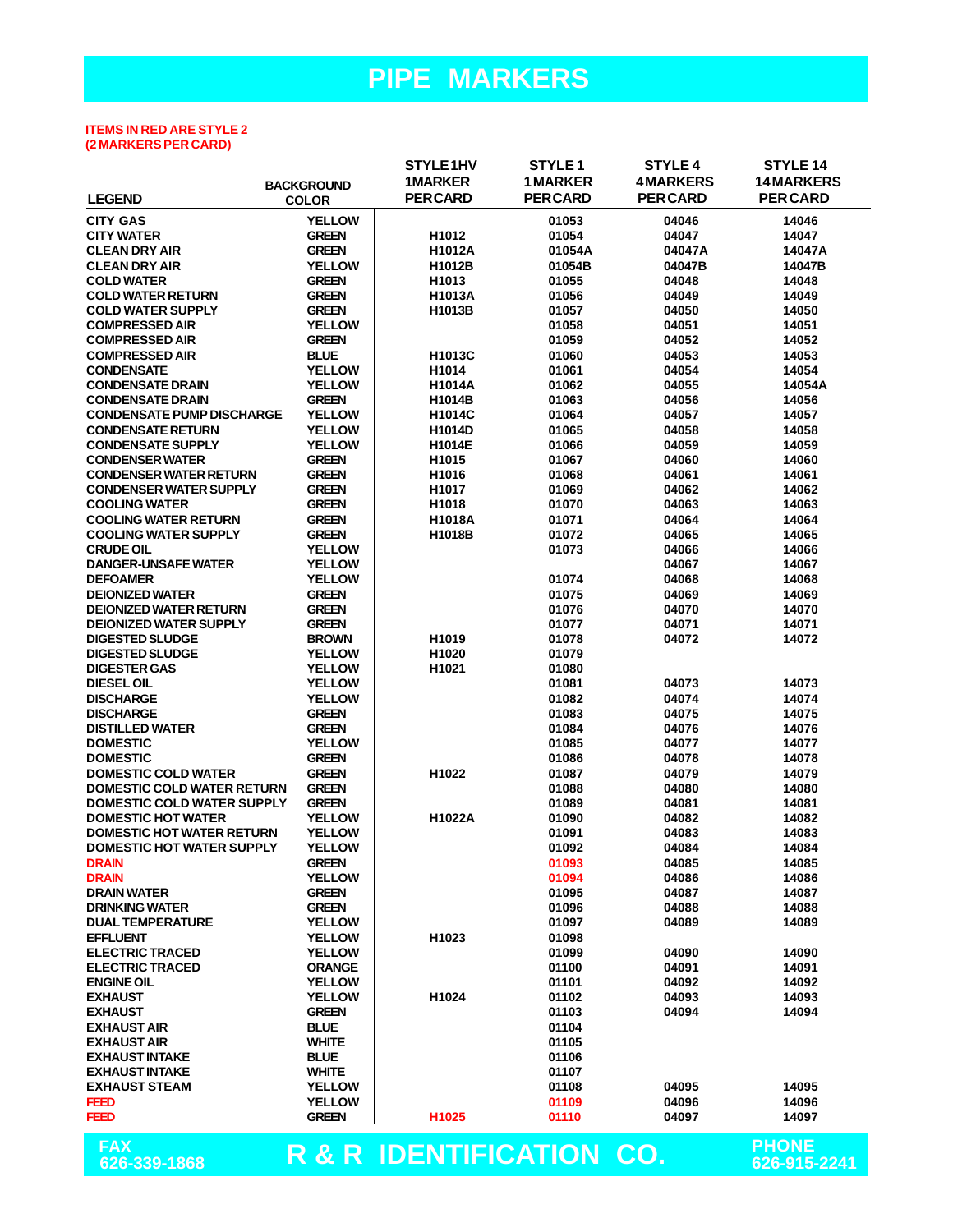#### **STOCK LISTING**

| <b>ITEMS IN RED ARE STYLE 2</b>   |                   | UTTU LIUTTU              |                    |                 |                     |
|-----------------------------------|-------------------|--------------------------|--------------------|-----------------|---------------------|
| (2 MARKERS PER CARD)              |                   | STYLE1HV                 | STYLE <sub>1</sub> | <b>STYLE 4</b>  | STYLE <sub>14</sub> |
|                                   |                   | <b>1MARKER</b>           | <b>1MARKER</b>     | <b>4MARKERS</b> | <b>14MARKERS</b>    |
|                                   | <b>BACKGROUND</b> |                          |                    |                 |                     |
| <b>LEGEND</b>                     | <b>COLOR</b>      | <b>PERCARD</b>           | <b>PERCARD</b>     | <b>PERCARD</b>  | <b>PER CARD</b>     |
| <b>FEED WATER</b>                 | <b>GREEN</b>      |                          | 01110A             | 04097A          | 14097A              |
| <b>FILTERED WATER</b>             | <b>GREEN</b>      | H1026                    | 01111              | 04098           | 14098               |
| <b>FILTERED WATER</b>             | <b>YELLOW</b>     | H1026A                   | 01111A             | 04098A          | 14098A              |
| <b>FILTRATE</b>                   | <b>YELLOW</b>     | H1027                    | 01112              |                 |                     |
| <b>FIRE AUTO SPRINKLER</b>        | <b>RED</b>        | H1028                    | 01113              | 04099           | 14099               |
| <b>FIRE DRY STANDPIPE</b>         | <b>RED</b>        |                          | 01114              | 04100           | 14100               |
| <b>FIRE MAIN</b>                  | <b>RED</b>        | H1029                    | 01115              | 04101           | 14101               |
| <b>FIRE PROTECTION WATER</b>      | <b>RED</b>        | H1030                    | 01116              | 04102           | 14102               |
| <b>FLOOR DRAIN</b>                | <b>GREEN</b>      |                          | 01117              | 04103           | 14103               |
| <b>FLY ASH</b>                    | <b>GREEN</b>      |                          | 01118              | 04104           | 14104               |
| <b>FREON</b>                      | <b>GREEN</b>      |                          | 01119              | 04105           | 14105               |
|                                   |                   |                          |                    |                 |                     |
| <b>FRESH WATER</b>                | <b>GREEN</b>      | H1031                    | 01120              | 04106           | 14106               |
| <b>FUEL GAS</b>                   | <b>YELLOW</b>     |                          | 01121              | 04107           | 14107               |
| <b>FUEL OIL</b>                   | <b>YELLOW</b>     | H1032                    | 01122              | 04108           | 14108               |
| <b>FUEL OIL RETURN</b>            | <b>YELLOW</b>     |                          | 01123              | 04109           | 14109               |
| <b>FUEL OIL SUPPLY</b>            | <b>YELLOW</b>     |                          | 01124              | 04110           | 14110               |
| <b>FUEL OIL VENT</b>              | <b>YELLOW</b>     |                          | 01125              | 04111           | 14111               |
| <b>GAS</b>                        | <b>YELLOW</b>     | H1034                    | 01126              | 04112           | 14112               |
| <b>GASOLINE</b>                   | <b>YELLOW</b>     |                          | 01127              | 04113           | 14113               |
| <b>GLYCOL</b>                     | <b>YELLOW</b>     |                          | 01128              | 04114           | 14114               |
| <b>GLYCOL RETURN</b>              | <b>YELLOW</b>     | <b>H1034A</b>            | 01129              | 04115           | 14115               |
| <b>GLYCOL RETURN</b>              | <b>GREEN</b>      | H1034B                   | 01129A             | 04115A          | 14115A              |
| <b>GLYCOL SUPPLY</b>              | <b>YELLOW</b>     | H1034C                   | 01130              | 04116           | 14116               |
| <b>GLYCOL SUPPLY</b>              | <b>GREEN</b>      | H1034D                   | 01130A             | 04116A          | 14116A              |
| <b>GREEN LIQUOR</b>               | <b>YELLOW</b>     | H1035                    | 01131              |                 |                     |
| <b>HALON</b>                      | <b>RED</b>        |                          | 01132              | 04117           | 14117               |
| <b>HEAT</b>                       | <b>YELLOW</b>     |                          | 01133              | 04118           | 14118               |
| <b>HEATING</b>                    | <b>YELLOW</b>     | <b>H1036A</b>            | 01134              | 04119           | 14119               |
| <b>HEATING RETURN</b>             | <b>YELLOW</b>     | H1036                    | 01135              | 04120           | 14120               |
| <b>HEATING STEAM</b>              | <b>YELLOW</b>     |                          | 01136              | 04121           | 14121               |
| <b>HEATING SUPPLY</b>             | <b>YELLOW</b>     | H1037                    | 01137              | 04122           | 14122               |
| <b>HEATING WATER</b>              | <b>YELLOW</b>     | H1038                    | 01138              | 04123           | 14123               |
| <b>HEATING WATER RETURN</b>       | <b>YELLOW</b>     | H1039                    | 01139              | 04124           | 14124               |
| <b>HEATING WATER SUPPLY</b>       | <b>YELLOW</b>     | H1040                    | 01140              | 04125           | 14125               |
| <b>HELIUM</b>                     | <b>GREEN</b>      |                          | 01141              | 04126           | 14126               |
| <b>HELIUM</b>                     | <b>BLUE</b>       |                          | 01142              | 04127           | 14127               |
| <b>HELIUM</b>                     | <b>BROWN</b>      |                          | 01142A             | 04127A          | 14127A              |
| <b>HIGH PRESSURE</b>              | <b>YELLOW</b>     |                          | 01143              | 04128           | 14128               |
| <b>HIGH PRESSURE AIR</b>          | <b>YELLOW</b>     |                          | 01144              | 04129           | 14129               |
| <b>HIGH PRESSURE AIR</b>          | <b>GREEN</b>      |                          | 01145              | 04130           | 14130               |
| <b>HIGH PRESSURE CONDENSATE</b>   | <b>YELLOW</b>     |                          | 01146              | 04131           | 14131               |
| <b>HIGH PRESSURE GAS</b>          | <b>YELLOW</b>     |                          | 01147              | 04132           | 14132               |
| <b>HIGH PRESSURE NATURAL GAS</b>  | <b>YELLOW</b>     |                          | 01148              | 04133           | 14133               |
| <b>HIGH PRESSURE NITROGEN</b>     | <b>YELLOW</b>     |                          | 01149              | 04134           | 14134               |
| <b>HIGH PRESSURE STEAM</b>        | <b>YELLOW</b>     | H1041                    | 01150              | 04135           | 14135               |
| <b>HIGH PRESSURE WATER</b>        | <b>YELLOW</b>     |                          | 01151              | 04136           | 14136               |
| <b>HIGH TEMPERATURE HOT WATER</b> | <b>YELLOW</b>     | H1042                    | 01152              | 04137           | 14137               |
| <b>HOT</b>                        | <b>YELLOW</b>     |                          | 01153              | 04138           | 14138               |
| <b>HOT GAS</b>                    | <b>YELLOW</b>     |                          | 01154              | 04139           | 14139               |
| <b>HOT WATER</b>                  | <b>YELLOW</b>     | H1043                    | 01155              | 04140           | 14140               |
| <b>HOT WATER RECIRCULATING</b>    | <b>YELLOW</b>     | H1043A                   | 01155A             | 04140B          | 14140B              |
| <b>HOT WATER RECIRCULATION</b>    | <b>YELLOW</b>     | H1043B                   | 01155B             | 04140A          | 14140A              |
| <b>HOT WATER RETURN</b>           | <b>YELLOW</b>     | H1044                    | 01156              | 04141           | 14141               |
| <b>HOT WATER SUPPLY</b>           | <b>YELLOW</b>     | H1045                    | 01157              | 04142           | 14142               |
| <b>HOUSE VACUUM</b>               | <b>GREEN</b>      |                          | 01157A             | 04142A          | 14142A              |
| <b>HVAC RETURN</b>                | <b>YELLOW</b>     |                          | 01158              | 04143           | 14143               |
| <b>HVAC SUPPLY</b>                | <b>YELLOW</b>     |                          | 01159              | 04144           | 14144               |
| <b>HYDRAULIC LINE</b>             | <b>YELLOW</b>     |                          | 01160              | 04145           | 14145               |
| <b>HYDRAULIC RETURN</b>           | <b>YELLOW</b>     |                          | 01161              | 04146           | 14146               |
| <b>HYDRAULIC SUPPLY</b>           | <b>YELLOW</b>     |                          | 01162              | 04147           | 14147               |
| <b>HYDROCHLORIC ACID</b>          | <b>YELLOW</b>     |                          | 01163              | 04148           | 14148               |
| <b>HYDROGEN</b>                   | <b>YELLOW</b>     |                          | 01164              | 04149           | 14149               |
|                                   |                   |                          |                    |                 |                     |
| <b>FAX</b>                        |                   |                          |                    |                 | <b>PHONE</b>        |
| 626-339-1868                      |                   | R & R IDENTIFICATION CO. |                    |                 | 626-915-2241        |
|                                   |                   |                          |                    |                 |                     |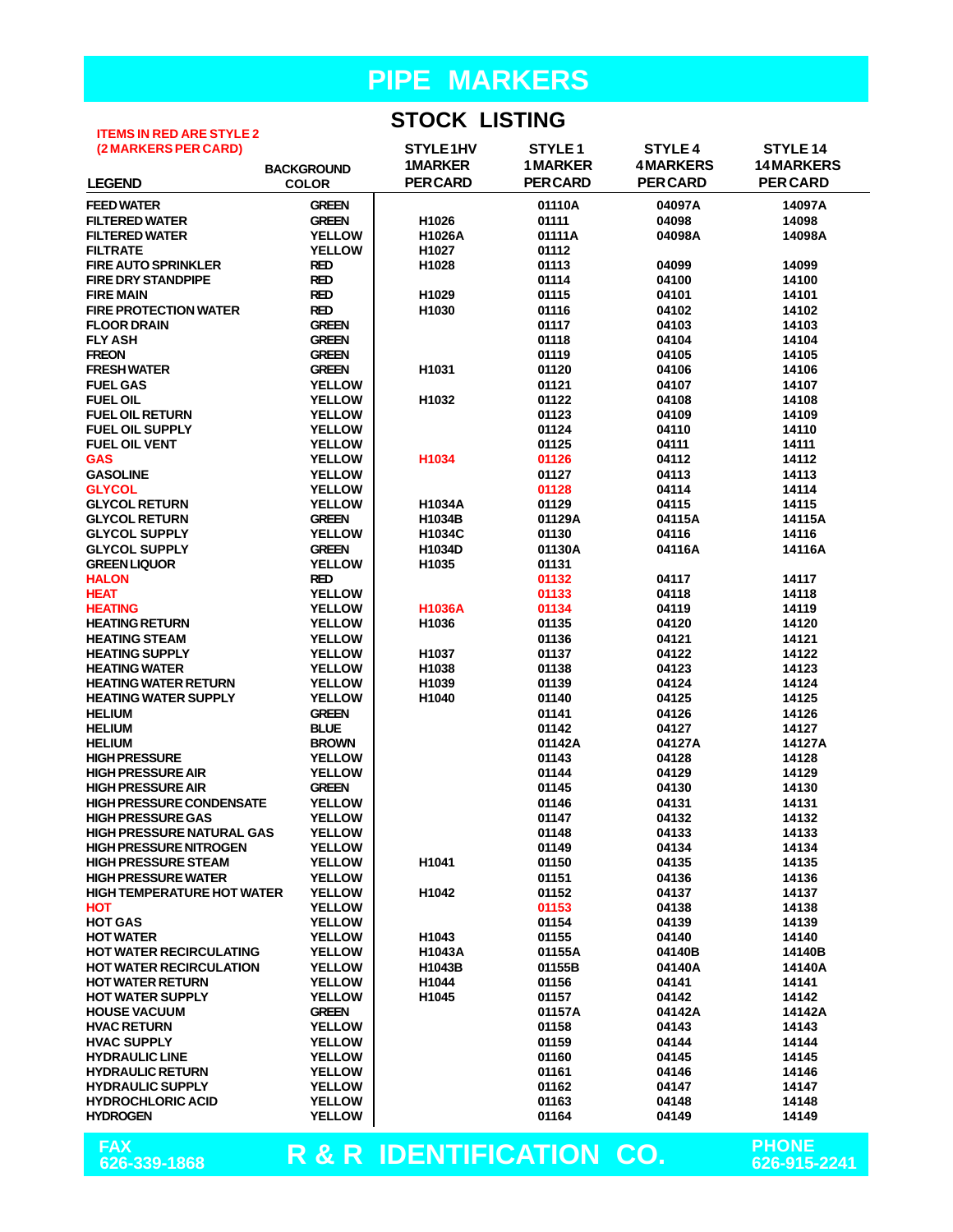### **STOCK LISTING**

| <b>ITEMS IN RED ARE STYLE 2</b>    |                   | טוווטוב מטומט   |                |                 |                  |
|------------------------------------|-------------------|-----------------|----------------|-----------------|------------------|
|                                    |                   | STYLE 1HV       | <b>STYLE 1</b> | <b>STYLE 4</b>  | STYLE 14         |
| (2 MARKERS PER CARD)               |                   |                 |                |                 |                  |
|                                    | <b>BACKGROUND</b> | <b>1MARKER</b>  | <b>1MARKER</b> | <b>4MARKERS</b> | <b>14MARKERS</b> |
| <b>LEGEND</b>                      | <b>COLOR</b>      | <b>PER CARD</b> | <b>PERCARD</b> | <b>PER CARD</b> | <b>PERCARD</b>   |
|                                    |                   |                 |                |                 |                  |
| <b>HYDROGEN PEROXIDE</b>           | <b>YELLOW</b>     |                 | 01165          | 04150           | 14150            |
| <b>HYDROGEN SULFIDE</b>            | <b>YELLOW</b>     |                 | 01166          | 04151           | 14151            |
| <b>INDIRECT WASTE</b>              | <b>YELLOW</b>     |                 | 01167          | 04152           | 14152            |
|                                    |                   |                 |                |                 |                  |
| <b>INDUSTRIAL COLD WATER</b>       | <b>GREEN</b>      |                 | 01167A         | 04152A          | 14152A           |
| <b>INDUSTRIAL HOT WATER</b>        | <b>YELLOW</b>     |                 | 01167B         | 04152B          | 14152B           |
| <b>INDUSTRIAL HOT WATER RETURN</b> | <b>YELLOW</b>     |                 | 01167C         | 04152C          | 14152C           |
| <b>INDUSTRIAL WASTE</b>            | <b>YELLOW</b>     |                 | 01168          | 04153           | 14153            |
| <b>INDUSTRIAL WATER</b>            | <b>GREEN</b>      |                 | 01169          | 04154           | 14154            |
|                                    |                   |                 |                |                 |                  |
| <b>INERT GAS</b>                   | <b>BLUE</b>       |                 | 01170          | 04155           | 14155            |
| <b>INERT GAS</b>                   | <b>GREEN</b>      |                 | 01171          | 04156           | 14156            |
| <b>INERT GAS</b>                   | <b>YELLOW</b>     |                 |                | 04156A          | 14156A           |
| <b>INLET</b>                       | <b>YELLOW</b>     |                 | 01172          | 04157           | 14157            |
| <b>INLET</b>                       | <b>GREEN</b>      |                 | 01172A         | 04158           | 14158            |
|                                    |                   |                 |                |                 |                  |
| <b>INSTRUMENT AIR</b>              | <b>YELLOW</b>     |                 | 01173          | 04159           | 14159            |
| <b>INSTRUMENT AIR</b>              | <b>GREEN</b>      |                 | 01174          | 04160           | 14160            |
| <b>INSTRUMENT AIR</b>              | <b>BLUE</b>       |                 | 01175          | 04161           | 14161            |
| <b>IRRIGATION WATER</b>            | <b>GREEN</b>      |                 | 01175A         | 04161A          | 14161A           |
| <b>KEROSENE</b>                    | <b>YELLOW</b>     |                 | 01176          | 04162           | 14162            |
|                                    |                   |                 |                |                 |                  |
| <b>LAB COMPRESSED AIR</b>          | <b>BLUE</b>       |                 | 01176A         | 04162A          | 14162A           |
| <b>LAB VACUUM</b>                  | <b>YELLOW</b>     |                 | 01176B         | 04162B          | 14162B           |
| <b>LAB VENT</b>                    | <b>YELLOW</b>     |                 | 01176C         | 04162C          | 14162C           |
| <b>LAB WASTE</b>                   | <b>YELLOW</b>     |                 | 01176D         | 04162D          | 14162D           |
| <b>LIME MUD</b>                    | <b>YELLOW</b>     | H1046           | 01177          |                 |                  |
|                                    |                   |                 |                |                 |                  |
| <b>LIQUID NITROGEN</b>             | <b>YELLOW</b>     |                 | 01178          | 04163           | 14163            |
| <b>LOW PRESSURE</b>                | <b>GREEN</b>      |                 | 01179          | 04164           | 14164            |
| <b>LOW PRESSURE AIR</b>            | <b>GREEN</b>      |                 | 01180          | 04165           | 14165            |
| <b>LOW PRESSURE CONDENSATE</b>     | <b>YELLOW</b>     | H1046A          | 01181          | 04166           | 14166            |
| <b>LOW PRESSURE GAS</b>            | <b>YELLOW</b>     |                 | 01182          | 04167           | 14167            |
|                                    | <b>YELLOW</b>     |                 |                |                 |                  |
| <b>LOW PRESSURE NATURAL GAS</b>    |                   |                 | 01183          | 04168           | 14168            |
| <b>LOW PRESSURE NITROGEN</b>       | <b>YELLOW</b>     |                 | 01184          | 04169           | 14169            |
| <b>LOW PRESSURE STEAM</b>          | <b>YELLOW</b>     | H1047           | 01185          | 04170           | 14170            |
| <b>LOW PRESSURE WATER</b>          | <b>GREEN</b>      |                 | 01186          | 04171           | 14171            |
| <b>LUBE OIL</b>                    | <b>YELLOW</b>     |                 | 01187          | 04172           | 14172            |
|                                    |                   |                 |                |                 |                  |
| <b>MAGNESIUM SULFATE</b>           | <b>YELLOW</b>     |                 | 01188          | 04173           | 14173            |
| <b>MAKE-UP WATER</b>               | <b>GREEN</b>      | <b>H1047B</b>   | 01189          | 04174           | 14174            |
| <b>MEDICAL AIR</b>                 | <b>BLUE</b>       |                 | 01190          | 04175           | 14175            |
| <b>MEDICAL AIR</b>                 | <b>YELLOW</b>     |                 | 01190A         | 04175A          | 14175A           |
| <b>MEDICAL VACUUM</b>              | <b>BLUE</b>       |                 | 01191          | 04176           | 14176            |
|                                    |                   |                 |                |                 |                  |
| <b>MEDICAL VACUUM</b>              | <b>WHITE</b>      |                 | 01191A         | 04176A          | 14176A           |
| <b>MEDIUM PRESSURE AIR</b>         | <b>BLUE</b>       |                 | 01192          | 04177           | 14177            |
| <b>MEDIUM PRESSURE CONDENSATE</b>  | <b>YELLOW</b>     | <b>H1047A</b>   | 01193          | 04178           | 14178            |
| <b>MEDIUM PRESSURE GAS</b>         | <b>YELLOW</b>     | H1047C          | 01194          | 04179           | 14199            |
| <b>MEDIUM PRESSURE NATURAL GAS</b> | <b>YELLOW</b>     |                 | 01195          | 04180           | 14180            |
| <b>MEDIUM PRESSURE NITROGEN</b>    | <b>YELLOW</b>     |                 | 01196          | 04181           | 14181            |
|                                    |                   |                 |                |                 |                  |
| <b>MEDIUM PRESSURE STEAM</b>       | <b>YELLOW</b>     | H1048           | 01197          | 04182           | 14182            |
| <b>MILL AIR</b>                    | <b>BLUE</b>       |                 | 01198          | 04183           | 14183            |
| <b>MILL WATER</b>                  | <b>GREEN</b>      | H1049           | 01199          | 04184           | 14184            |
| <b>MIXED GAS</b>                   | <b>YELLOW</b>     |                 | 01200          | 04185           | 14185            |
| <b>MURIATIC ACID</b>               | <b>YELLOW</b>     |                 | 01201          | 04186           | 14186            |
|                                    |                   |                 |                |                 |                  |
| <b>NAPTHA</b>                      | <b>YELLOW</b>     |                 | 01202          | 04187           | 14187            |
| <b>NATURAL GAS</b>                 | <b>YELLOW</b>     | H1050           | 01203          | 04188           | 14188            |
| <b>NITRIC ACID</b>                 | <b>YELLOW</b>     |                 | 01204          | 04189           | 14189            |
| <b>NITROGEN</b>                    | <b>YELLOW</b>     |                 | 01204A         | 04189A          | 14189A           |
| <b>NITROGEN</b>                    | <b>GREEN</b>      |                 | 01205          | 04190           | 14190            |
|                                    |                   |                 |                |                 |                  |
| <b>NITROGEN</b>                    | <b>BLUE</b>       |                 | 01206          | 04191           | 14191            |
| <b>NITROGEN</b>                    | <b>BLACK</b>      |                 | 01206A         | 04191A          | 14191A           |
| <b>NITROUS OXIDE</b>               | <b>YELLOW</b>     |                 | 01207          | 04192           | 14192            |
| <b>NITROUS OXIDE</b>               | <b>BLUE</b>       |                 | 01207A         | 04192A          | 14192A           |
| <b>NON-POTABLE WATER</b>           | <b>YELLOW</b>     |                 | 01208          | 04193           | 14193            |
|                                    |                   |                 |                |                 |                  |
| <b>NON-PROCESSED NITROGEN</b>      | <b>YELLOW</b>     |                 |                |                 | 14193A           |
| <b>NON-CONDENSABLE GAS</b>         | <b>YELLOW</b>     | H1051           | 01209          |                 |                  |
| <b>OIL</b>                         | <b>YELLOW</b>     |                 | 01210          | 04194           | 14194            |
|                                    |                   |                 |                |                 |                  |

FAX<br>626-339-1868

**R & R IDENTIFICATION CO. PHONE 626-339-1868 626-915-2241**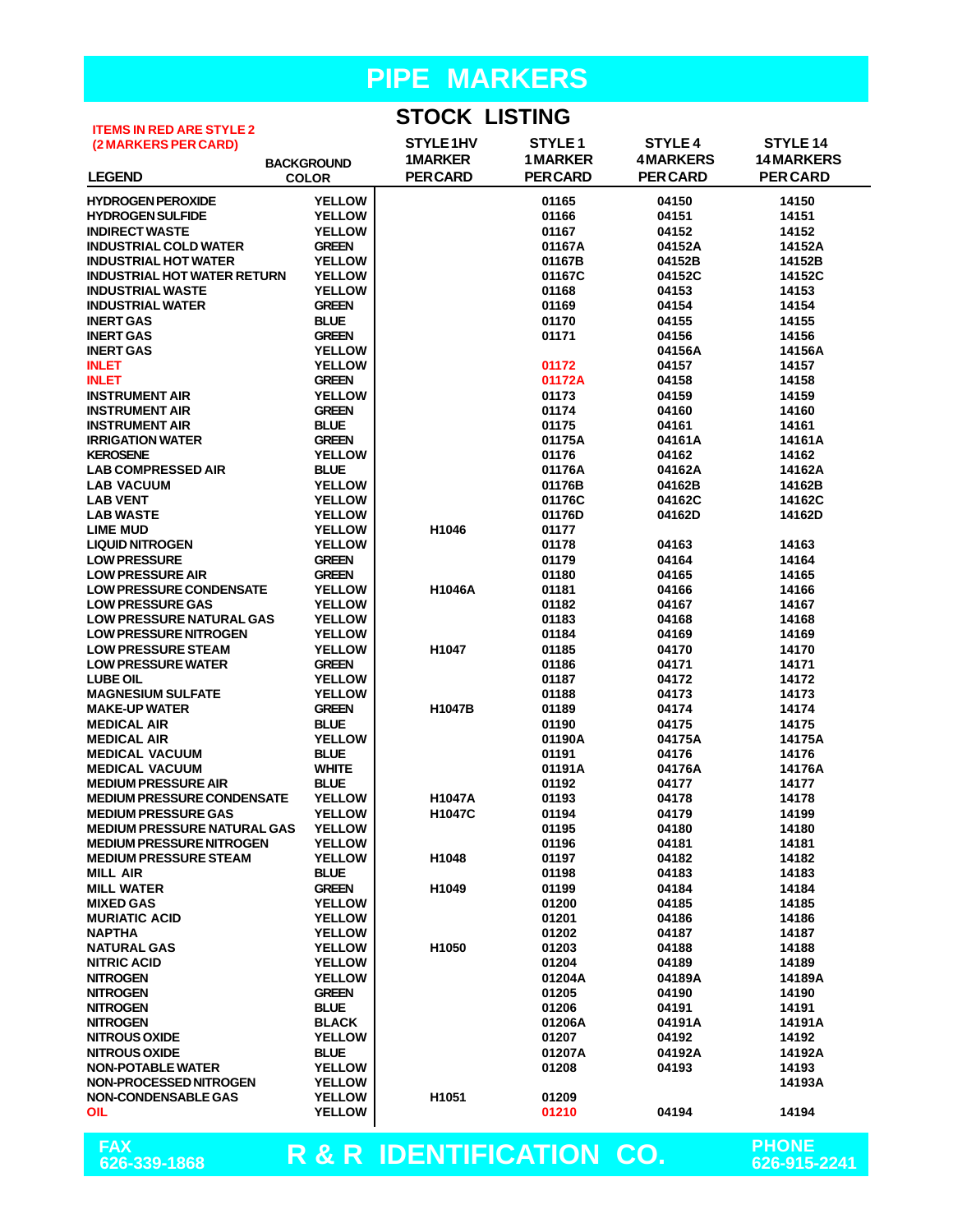| <b>ITEMS IN RED ARE STYLE 2</b>                    |                                | <b>STOCK LISTING</b>     |                    |                 |                              |
|----------------------------------------------------|--------------------------------|--------------------------|--------------------|-----------------|------------------------------|
| (2 MARKERS PER CARD)                               |                                | STYLE 1HV                | STYLE <sub>1</sub> | <b>STYLE4</b>   | <b>STYLE 14</b>              |
|                                                    | <b>BACKGROUND</b>              | <b>1MARKER</b>           | <b>1 MARKER</b>    | <b>4MARKERS</b> | <b>14 MARKERS</b>            |
| <b>LEGEND</b>                                      | <b>COLOR</b>                   | <b>PER CARD</b>          | <b>PERCARD</b>     | <b>PER CARD</b> | <b>PERCARD</b>               |
| <b>OUTLET</b>                                      | <b>YELLOW</b>                  |                          | 01211              | 04195           | 14195                        |
| <b>OUTLET</b>                                      | <b>GREEN</b>                   |                          | 01212              | 04196           | 14196                        |
| <b>OUTSIDE AIR</b><br><b>OUTSIDE AIR</b>           | <b>BLUE</b><br><b>WHITE</b>    |                          | 01213<br>01214     |                 |                              |
| <b>OVERFLOW</b>                                    | <b>YELLOW</b>                  |                          | 01215              | 04197           | 14197                        |
| <b>OVERFLOW</b>                                    | <b>GREEN</b>                   |                          | 01215B             | 04197B          | 14197B                       |
| <b>OVERFLOW DRAIN</b>                              | <b>GREEN</b>                   | H1051C                   | 01215A             | 04197A          | 14197A                       |
| <b>OXYGEN</b>                                      | <b>YELLOW</b>                  |                          | 01216              | 04198           | 14198                        |
| <b>OXYGEN</b>                                      | <b>GREEN</b>                   |                          | 01217              | 04199           | 14199                        |
| <b>OXYGEN</b>                                      | <b>BLUE</b>                    |                          | 01218              | 04200           | 14200                        |
| <b>PEROXIDE</b>                                    | <b>YELLOW</b><br><b>YELLOW</b> |                          | 01219<br>01220     | 04201<br>04202  | 14201<br>14202               |
| <b>PLANT AIR</b><br><b>PLANT WATER</b>             | <b>GREEN</b>                   |                          | 01221              | 04203           | 14203                        |
| <b>PLUMBING VENT</b>                               | <b>GREEN</b>                   |                          | 01222              | 04204           | 14204                        |
| <b>POLYMER</b>                                     | <b>YELLOW</b>                  |                          | 01223              | 04205           | 14205                        |
| <b>POLYMER</b>                                     | <b>WHITE</b>                   | H <sub>1052</sub>        | 01224              | 04206           | 14206                        |
| <b>POLYMER SOLUTION</b>                            | <b>YELLOW</b>                  |                          | 01225              | 04207           | 14207                        |
| <b>POND WATER</b>                                  | <b>GREEN</b>                   | H <sub>1053</sub>        | 01226              |                 |                              |
| <b>POTABLE</b>                                     | <b>GREEN</b>                   |                          | 01227              | 04208           | 14208                        |
| <b>POTABLE WATER</b><br><b>POTABLE WATER</b>       | <b>YELLOW</b><br><b>GREEN</b>  | H <sub>1054</sub>        | 01228<br>01229     | 04209<br>04210  | 14209<br>14210               |
| <b>PRIMARY</b>                                     | <b>YELLOW</b>                  |                          | 01230              | 04211           | 14211                        |
| <b>PRIMARY</b>                                     | <b>GREEN</b>                   |                          | 01231              | 04212           | 14212                        |
| <b>PRIMARY SCUM</b>                                | <b>YELLOW</b>                  | <b>H1054A</b>            | 01231A             |                 |                              |
| <b>PRIMARY SLUDGE</b>                              | <b>BROWN</b>                   | H <sub>1055</sub>        | 01232              | 04213           | 14213                        |
| <b>PRIMARY SLUDGE</b>                              | <b>YELLOW</b>                  | H1056                    | 01233              |                 |                              |
| <b>PROCESS</b>                                     | <b>YELLOW</b>                  |                          | 01234              | 04214           | 14214                        |
| <b>PROCESS</b>                                     | <b>GREEN</b>                   | H156B                    | 01234A             | 04214A          | 14214A                       |
| <b>PROCESS WATER</b><br><b>PROCESSED WATER</b>     | <b>GREEN</b><br><b>YELLOW</b>  | H1057                    | 01235<br>01236     | 04215<br>04216  | 14215<br>14216               |
| <b>PROCESSED WATER</b>                             | <b>GREEN</b>                   |                          | 01237              | 04217           | 14217                        |
| <b>PROPANE GAS</b>                                 | <b>YELLOW</b>                  |                          | 01238              | 04218           | 14218                        |
| <b>PULP</b>                                        | <b>YELLOW</b>                  | H1058                    | 01239              | 04219           | 14219                        |
| <b>PUMP</b>                                        | <b>YELLOW</b>                  | <b>H1058A</b>            | 01240              | 04219A          | 14219A                       |
| <b>PUMP</b>                                        | <b>GREEN</b>                   |                          | 01239A             | 04219AA         | 14219B                       |
| <b>PUMPED CONDENSATE</b>                           | <b>YELLOW</b>                  |                          | 01240A             | 04219E          | 14219E                       |
| <b>PUMP CONDENSATE RETURN</b><br><b>RAIN WATER</b> | <b>YELLOW</b><br><b>GREEN</b>  |                          | 01241              | 04236           | 14219F<br>14236              |
| <b>RAW WATER</b>                                   | <b>GREEN</b>                   | H <sub>1059</sub>        | 01242              | 04220           | 14220                        |
| <b>RAW WATER</b>                                   | <b>YELLOW</b>                  |                          | 01243              | 04221           | 14221                        |
| <b>RECIRCULATED</b>                                | <b>YELLOW</b>                  |                          | 01244              | 04222           | 14222                        |
| <b>RECLAIMED WATER</b>                             | <b>GREEN</b>                   |                          | 01244A             | 04222A          | 14222A                       |
| <b>RECLAIMED WATER</b>                             | <b>YELLOW</b>                  |                          | 01244B             | 04222B          | 14222B                       |
| <b>RECOVERY</b>                                    | <b>YELLOW</b>                  |                          | 01245              | 04223           | 14223                        |
| <b>REFRIGERANT</b><br><b>REFRIGERANT DISCHARGE</b> | <b>YELLOW</b><br><b>YELLOW</b> | H1060                    | 01246<br>01247     | 04224<br>04224A | 14224<br>14224               |
| <b>REFRIGERANT LIQUID</b>                          | <b>YELLOW</b>                  |                          | 01248              | 04225           | 14225                        |
| <b>REFRIGERANT SUCTION</b>                         | <b>YELLOW</b>                  |                          | 01249              | 04226           | 14226                        |
| <b>REFRIGERATED WATER</b>                          | <b>GREEN</b>                   |                          | 01250              | 04227           | 14227                        |
| <b>REFRIGERATION</b>                               | <b>GREEN</b>                   |                          | 01251              | 04228           | 14228                        |
| <b>RELIEF</b>                                      | <b>YELLOW</b>                  |                          | 01252              | 04229           | 14229                        |
| <b>RELIEF AIR</b>                                  | <b>BLUE</b>                    |                          | 01253              | 04230           | 14230                        |
| <b>RELIEF AIR</b>                                  | <b>WHITE</b>                   |                          | 01254              |                 | 14231<br>14232               |
| <b>RETURN</b><br><b>RETURN</b>                     | <b>BLUE</b><br><b>GREEN</b>    | H1061                    | 01255<br>01256     | 04230A<br>04231 | 14233                        |
| <b>RETURN</b>                                      | <b>RED</b>                     |                          | 01257              | 04232           | 14234                        |
| <b>RETURN</b>                                      | <b>YELLOW</b>                  | H1062                    | 01258              | 04233           | 14235                        |
| <b>RETURN ACTIVATED SLUDGE</b>                     | <b>YELLOW</b>                  | H <sub>1063</sub>        | 01259              | 04234           | 14234                        |
| <b>RIVER WATER</b>                                 | <b>GREEN</b>                   |                          | 01260              | 04234A          | 14234A                       |
| R.O. WATER                                         | <b>GREEN</b>                   |                          | 01260A             | 04219B          | 14219B                       |
| <b>R.O.WATER RETURN</b>                            | <b>GREEN</b>                   |                          | 01260B             | 04219C          | 14219C                       |
| <b>R.O.WATER SUPPLY</b><br><b>ROOF DRAIN</b>       | <b>GREEN</b><br><b>GREEN</b>   | H <sub>1064</sub>        | 01260C<br>01261    | 04219D<br>04235 | 14219D<br>14235              |
|                                                    |                                |                          |                    |                 |                              |
| FAX<br>626-339-1868                                |                                | R & R IDENTIFICATION CO. |                    |                 | <b>PHONE</b><br>626-915-2241 |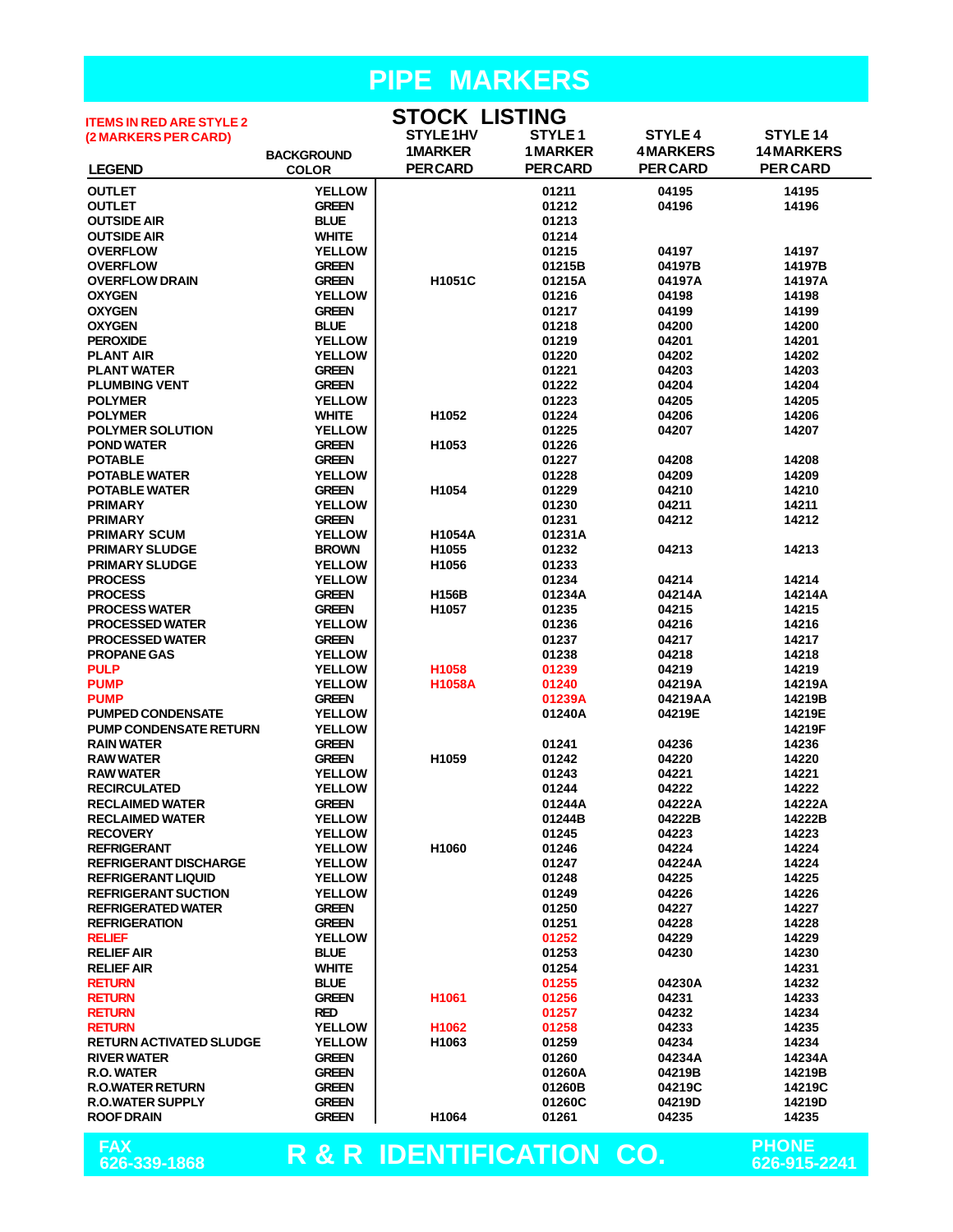#### **ITEMS IN RED ARE STYLE 2 (2 MARKERS PER CARD)**

#### **STOCK LISTING**

| (Z MARNERS PER CARD)           |                   | STYLE1HV                            | STYLE <sub>1</sub> | <b>STYLE 4</b>  | STYLE 14          |
|--------------------------------|-------------------|-------------------------------------|--------------------|-----------------|-------------------|
|                                | <b>BACKGROUND</b> | <b>1MARKER</b>                      | <b>1MARKER</b>     | <b>4MARKERS</b> | <b>14 MARKERS</b> |
| <b>LEGEND</b>                  | <b>COLOR</b>      | <b>PERCARD</b>                      | <b>PERCARD</b>     | <b>PERCARD</b>  | <b>PER CARD</b>   |
| <b>SALT WATER</b>              | <b>GREEN</b>      |                                     | 01202              | 04237           | 14237             |
| <b>SANITARY DRAIN</b>          | <b>GREEN</b>      |                                     | 01263              | 04238           | 14238             |
| <b>SANITARY SEWER</b>          | <b>GREEN</b>      | H1065                               | 01264              | 04239           | 14239             |
| <b>SANITARY SEWER</b>          | <b>YELLOW</b>     |                                     | 01265              | 04240           | 14240             |
| <b>SANITARY VENT</b>           | <b>YELLOW</b>     |                                     | 01266              | 04241           | 14241             |
| <b>SANITARY VENT</b>           | <b>GREEN</b>      |                                     | 01266A             | 04241A          | 14241A            |
| <b>SANITARY WASTE</b>          | <b>YELLOW</b>     | H1065A                              | 01267              | 04242           | 14242             |
| <b>SANITARY WASTE</b>          | <b>GREEN</b>      |                                     | 01267A             | 04242A          | 14242A            |
| <b>SCUM</b>                    | <b>GRAY</b>       | H1066                               | 01268              | 04243           | 14243             |
| <b>SCUM</b>                    | <b>YELLOW</b>     | H1067                               | 01269              |                 |                   |
| <b>SEA WATER</b>               | <b>GREEN</b>      |                                     |                    |                 | 14243A            |
| <b>SEAL WATER</b>              | <b>GREEN</b>      |                                     | 01270              | 04244           | 14244             |
| <b>SECONDARY</b>               | <b>YELLOW</b>     |                                     | 01271              | 04245           | 14245             |
| <b>SECONDARY</b>               | <b>GREEN</b>      |                                     | 01272              | 04246           | 14246             |
|                                |                   |                                     |                    |                 |                   |
| <b>SECONDARY SCUM</b>          | <b>YELLOW</b>     | H1068                               | 01273              |                 |                   |
| <b>SECONDARY SLUDGE</b>        | <b>BROWN</b>      | H1069                               | 01274<br>01275     | 04247<br>04248  | 14247<br>14248    |
| <b>SERVICE AIR</b>             | <b>YELLOW</b>     |                                     |                    |                 |                   |
| <b>SERVICE WATER</b>           | <b>GREEN</b>      |                                     | 01276              | 04249<br>04250  | 14249<br>14250    |
| <b>SEWAGE</b>                  | <b>YELLOW</b>     |                                     | 01277              |                 |                   |
| <b>SEWER</b>                   | <b>GREEN</b>      |                                     | 01278              | 04251           | 14251             |
| <b>SILANE</b>                  | <b>YELLOW</b>     |                                     |                    |                 | 14251A            |
| <b>SLUDGE</b>                  | <b>YELLOW</b>     | H1070                               | 01279              | 04252           | 14252             |
| <b>SLURRY</b>                  | <b>YELLOW</b>     |                                     | 01280              | 04253           | 14253             |
| <b>SODIUM CHLORATE</b>         | <b>YELLOW</b>     |                                     | 01281              | 04254           | 14254             |
| SODIUM HYDROSULPHIDE           | <b>YELLOW</b>     |                                     | 01282              | 04255           | 14255             |
| <b>SODIUM HYDROXIDE</b>        | <b>YELLOW</b>     |                                     | 01283              | 04256           | 14256             |
| <b>SODIUM HYPOCHLORITE</b>     | <b>YELLOW</b>     |                                     | 01284              | 04257           | 14257             |
| <b>SODIUM SULFITE</b>          | <b>YELLOW</b>     |                                     | 01285              | 04258           | 14258             |
| <b>SOFT COLD WATER</b>         | <b>GREEN</b>      |                                     |                    | 04258A          | 14258A            |
| <b>SOFT WATER</b>              | <b>GREEN</b>      |                                     | 01286              | 04259           | 14259             |
| <b>SOLVENT</b>                 | <b>YELLOW</b>     |                                     | 01287              | 04260           | 14260             |
| <b>SOOT BLOWER AIR</b>         | <b>YELLOW</b>     |                                     | 01288              | 04261           | 14261             |
| <b>SPRINKLER</b>               | <b>RED</b>        |                                     | 01289              | 04262           | 14262             |
| <b>SPRINKLER FIRE</b>          | <b>RED</b>        |                                     | 01290              | 04263           | 14263             |
| <b>SPRINKLER WATER</b>         | <b>RED</b>        |                                     | 01291              | 04264           | 14264             |
| <b>STEAM</b>                   | <b>YELLOW</b>     | H <sub>1072</sub>                   | 01292              | 04265           | 14265             |
| <b>STEAM CONDENSATE</b>        | <b>YELLOW</b>     |                                     | 01292A             | 04265A          | 14265A            |
| <b>STEAM RETURN</b>            | <b>YELLOW</b>     | H <sub>1073</sub>                   | 01293              | 04266           | 14266             |
| <b>STEAM SUPPLY</b>            | <b>YELLOW</b>     | H1073A                              | 01294              | 04267           | 14267             |
| <b>STOCK</b>                   | <b>GREEN</b>      | H1074                               | 01295              | 04268           | 14268             |
| <b>STORM DRAIN</b>             | <b>GREEN</b>      | H <sub>1075</sub>                   | 01296              | 04269           | 14269             |
| <b>STORM SEWER</b>             | <b>GREEN</b>      | H1075A                              | 01297              | 04270           | 14270             |
| <b>STORM WATER</b>             | <b>GREEN</b>      |                                     | 01298              | 04271           | 14271             |
| <b>STRONG BLACK LIQUOR</b>     | <b>YELLOW</b>     | <b>H1075B</b>                       | 01299              |                 |                   |
| <b>STRONG CAUSTIC LIQUOR</b>   | <b>YELLOW</b>     | H1075C                              | 01300              |                 |                   |
| <b>SUCTION</b>                 | <b>YELLOW</b>     |                                     | 01301              | 04272           | 14272             |
| <b>SULFUR DIOXIDE</b>          | <b>YELLOW</b>     |                                     | 01302              | 04273           | 14273             |
| <b>SULFUR DIOXIDE GAS</b>      | <b>YELLOW</b>     |                                     |                    | 04274           | 14274             |
| <b>SULFUR DIOXIDE LIQUOR</b>   | <b>YELLOW</b>     |                                     |                    | 04275           | 14275             |
| <b>SULFUR DIOXIDE SOLUTION</b> | <b>YELLOW</b>     |                                     |                    | 04276           | 14276             |
| <b>SULFURIC ACID</b>           | <b>YELLOW</b>     |                                     | 01303              | 04277           | 14277             |
| <b>SULFUROUS ACID</b>          | <b>YELLOW</b>     | H1076                               | 01304              | 04278           | 14278             |
| <b>SUMP PUMP DISCHARGE</b>     | <b>YELLOW</b>     |                                     | 01305              | 04279           | 14279             |
| <b>SUPERNATANT</b>             | <b>YELLOW</b>     | H1077                               | 01306              | 04280           | 14280             |
| <b>SUPPLY</b>                  | <b>BLUE</b>       |                                     | 01307              | 04281           | 14281             |
| <b>SUPPLY</b>                  | <b>GREEN</b>      | <b>H1077A</b>                       | 01308              | 04282           | 14282             |
| <b>SUPPLY</b>                  | <b>RED</b>        |                                     | 01309              | 04283           | 14283             |
| <b>SUPPLY</b>                  | <b>YELLOW</b>     | H1078                               | 01310              | 04285           | 14285             |
| <b>TANK DRAIN</b>              | <b>YELLOW</b>     | H1079                               | 01311              | 04286           | 14286             |
| <b>TEMPERED WATER</b>          | <b>YELLOW</b>     | H1080                               | 01312              | 04287           | 14287             |
| THICK. WASTE ACT. SLUDGE       | <b>YELLOW</b>     | <b>H1080A</b>                       |                    |                 |                   |
| <b>TOLUENE</b>                 | <b>YELLOW</b>     |                                     | 01313              | 04288           | 14288             |
| <b>FAX</b>                     |                   |                                     |                    |                 | <b>PHONE</b>      |
| 626-339-1868                   |                   | <b>R &amp; R IDENTIFICATION CO.</b> |                    |                 | 626-915-2241      |
|                                |                   |                                     |                    |                 |                   |